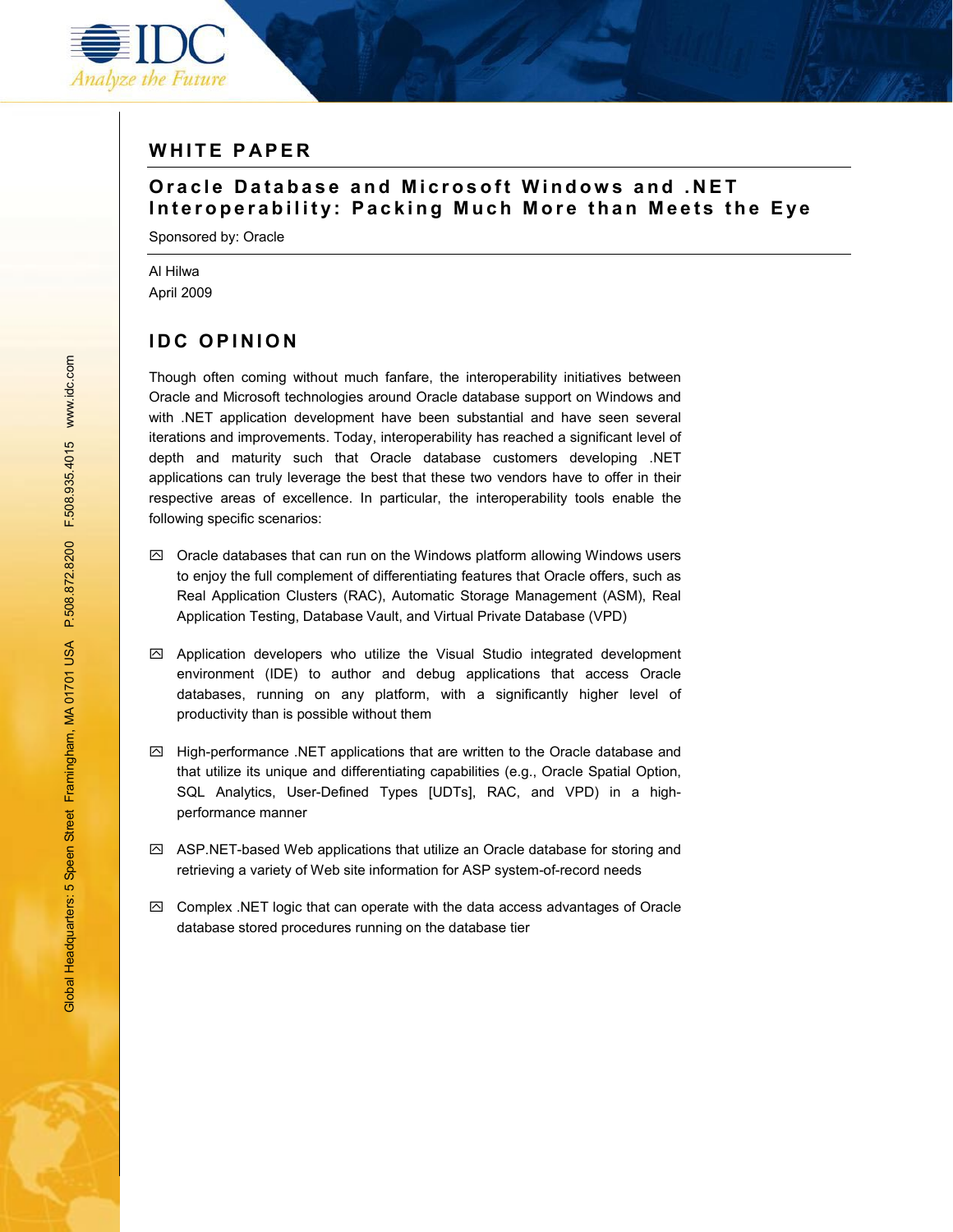### **TABLE OF CONTENTS**

|                                    | P  |
|------------------------------------|----|
| In This White Paper                |    |
| <b>Situation Overview</b>          |    |
| The Oracle Database on Windows     | 1  |
|                                    |    |
| <b>Oracle's Developer Strategy</b> | 4  |
|                                    |    |
|                                    |    |
|                                    |    |
| <b>Challenges/Opportunities</b>    | 10 |
| <b>Conclusion</b>                  | 10 |
| <b>Case Study</b>                  | 11 |
|                                    |    |

## **LIST OF FIGURES**

1 Oracle RDBMS Revenue on the Windows Platform, 2005ñ2007................................................. 2

P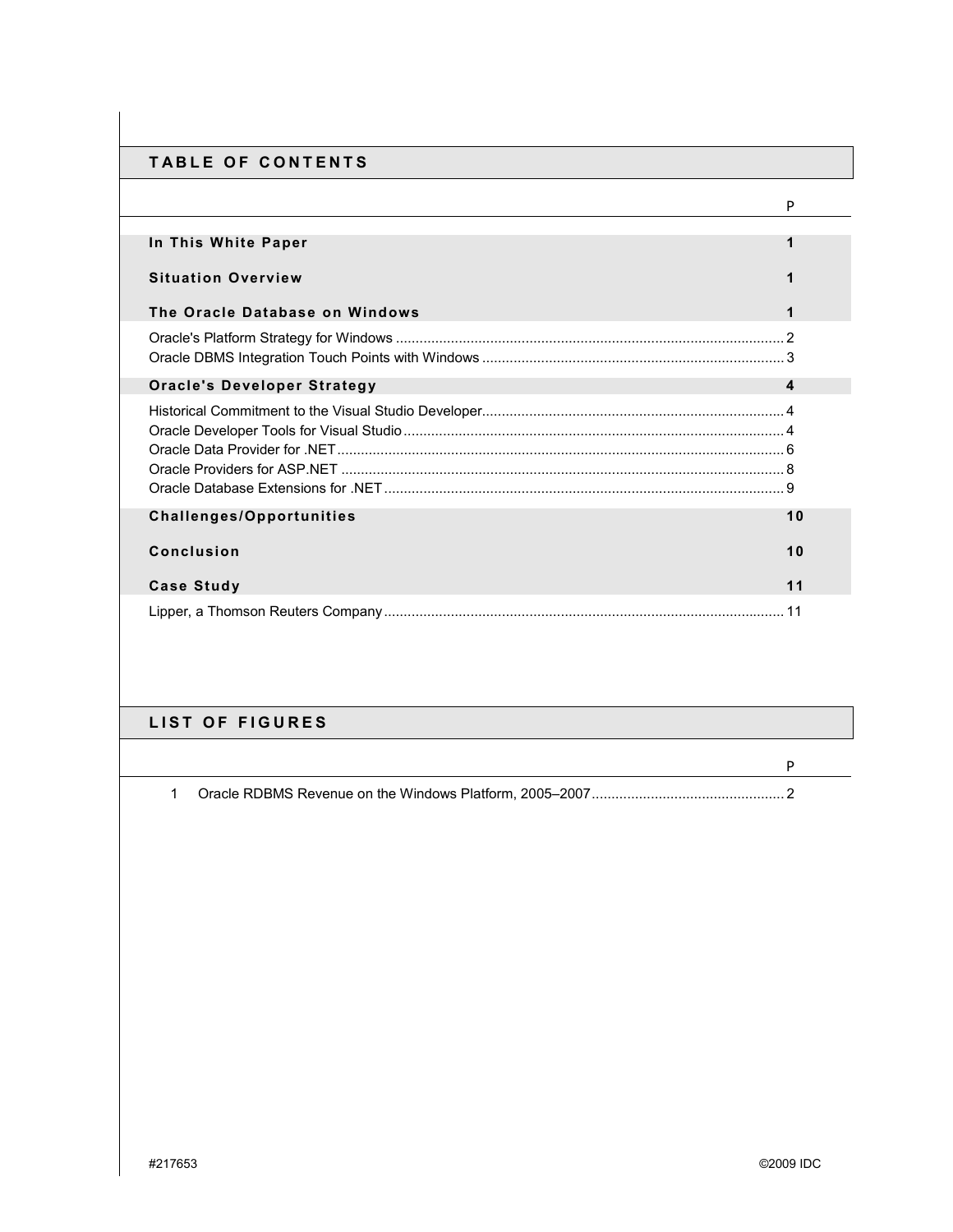### **IN THIS WHITE PAPER**

In this white paper we explore two key areas of interoperability between the Oracle and the Microsoft worlds. First, we assess Oracle's strategy for supporting the Windows platform; then we assess the overall development situation for .NET developers wishing to write applications to Oracle, the motivation for the end-user organizations and for Oracle to support this combination, and the tools that Oracle provides to support it.

## **SITUATION OVERVIEW**

As Oracle has retained its lead in the database market, one of its largest database platforms by revenue is Windows. Additionally, a great deal of application development today takes place in the Visual Studio IDE, essentially to write applications in Microsoft languages and to deploy them on Microsoft's .NET Framework as the container application server. Thus, in addition to the large number of deployments that Oracle enjoys on the Windows platform, there is a large contingency of developers who build and maintain .NET applications that run against Oracle Database back ends on a variety of platforms, including various versions of Linux, Unix, and Windows. As Microsoft has pushed its database offering higher up toward the enterprise, touting integration with the overall Microsoft stack (especially the Visual Studio IDE) as a key differentiator, we have also seen Oracle reach into the Microsoft developer base to ensure that .NET applications can be developed productively and can run efficiently against Oracle databases.

# **THE ORACLE DATABASE ON WINDOWS**

Key areas of collaboration between Microsoft and Oracle include running the Oracle database on the Windows operating system, an effort which began in the 1990s when a Microsoft offering in the server space began to take shape. In 1993, Oracle shipped a database for Windows NT before any independent database vendor, and today, according to revenue data tracked by IDC, Windows constitutes the largest single platform for Oracle. This is not surprising because Windows remains the largest platform category for relational database serving across the relational database market, according to IDC data, with over 46% of the RDBMS market by dollar volume being sold to run on Windows Server. Additionally, as illustrated by IDC data estimates in Figure 1, Oracle's database revenue on the Windows platform has experienced significant growth over the past three years. Today, Oracle maintains a significant share of the Windows database market overall and a sizable community of customers that run Oracle on the Windows Server platform. Thus, despite overt competitiveness with Microsoft in many market spaces, Oracle invests a significant amount of engineering effort in ensuring that the Oracle database works well on Windows. Overall, the fruits of this investment have paid off handsomely with strong benchmarks and Oracle's most compelling features such as RAC, Active Data Guard, ASM, Real Application Testing, Database Vault, and VPD, which are all available on Windows.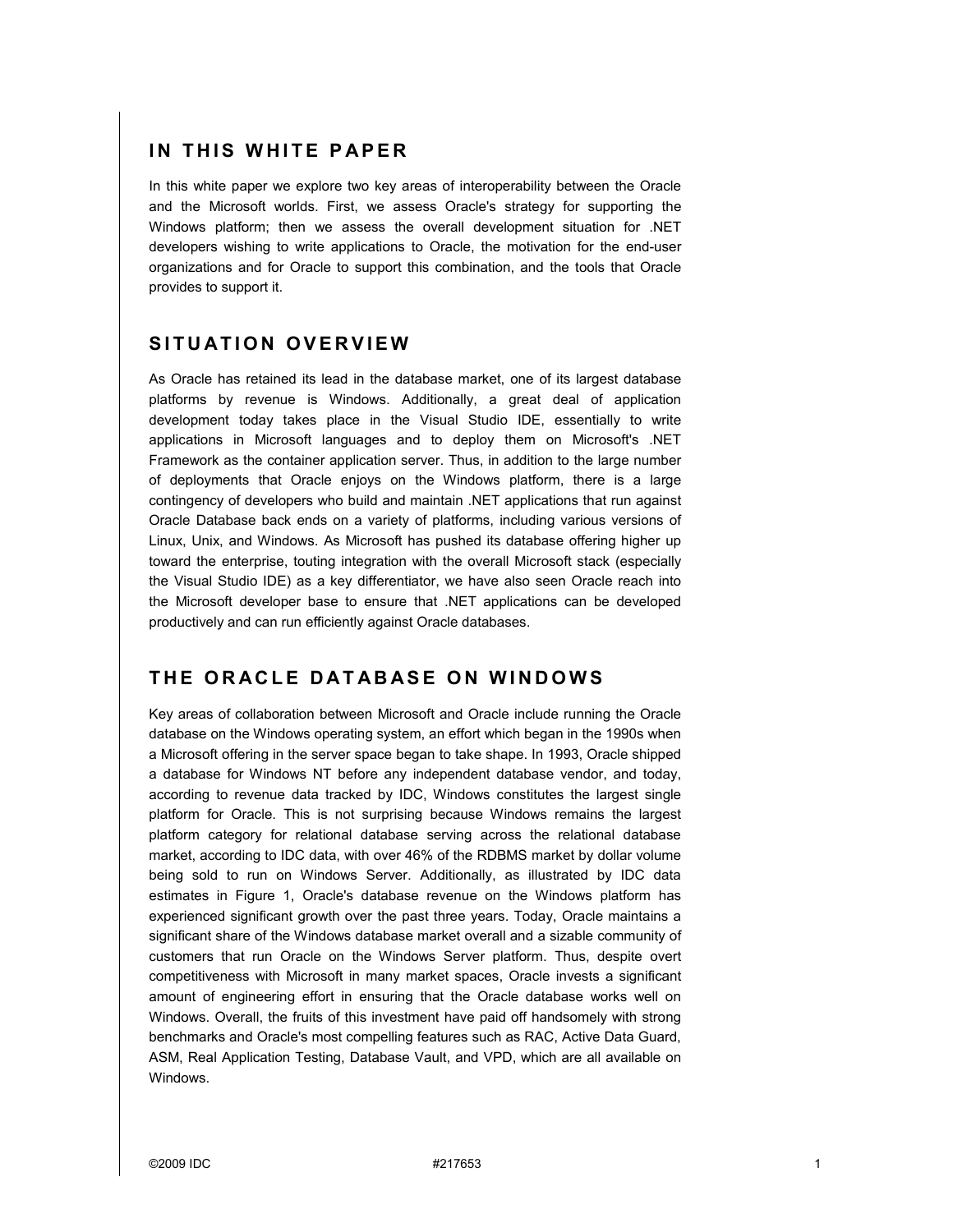

#### **Oracle's Platform Strategy for Windows**

To support Windows successfully, Oracle engineered its engine in the mid-1990s for Windows' thread-oriented concurrency architecture. While Unix and Linux systems tend to have a lightweight process model, the analogous process features in Windows are considerably higher in latency and are considered too heavyweight for high-performance concurrency work. Microsoft provided the threading capability instead for lightweight concurrency purposes, but threads did not provide the same level of code isolation provided by processes. This meant that software ported from Unix architectures on a process-to-process basis rarely provided sufficient performance. Oracle was aware of this and thus invested considerable porting effort into a thread-based implementation that provided both the needed performance and stability to be competitive. The result of this port, which was brought to market in 1993, was early adoption, and for a few years (until the 2000–2001 time frame), Oracle was the leading market share holder in Windows database revenue, according to historical IDC data, selling more databases on a dollar volume basis than any other vendor, including Microsoft. Windows as a database serving option was widely adopted and established in the marketplace by the early 2000s, and Oracle continued to stay ahead of the game in terms of features and capabilities by bringing the full complement of its family jewels to the Windows platform. This has allowed Oracle to be a top player on Windows platforms. While Oracle's high-profile support for Linux has also been successful and has tied up the public airwaves in terms of PR bandwidth, customers of Oracle on Windows continue to report a high level of support and satisfaction, and a considerable amount of Oracle's energy continues to be invested in the Windows platform. IDC expects the level of Windows support from Oracle to continue. Evidence of Oracle's continued commitment came recently in the form of relatively rapid support for new Windows releases. For example, Oracle announced during Oracle OpenWorld 2008 that it would release a port of the Oracle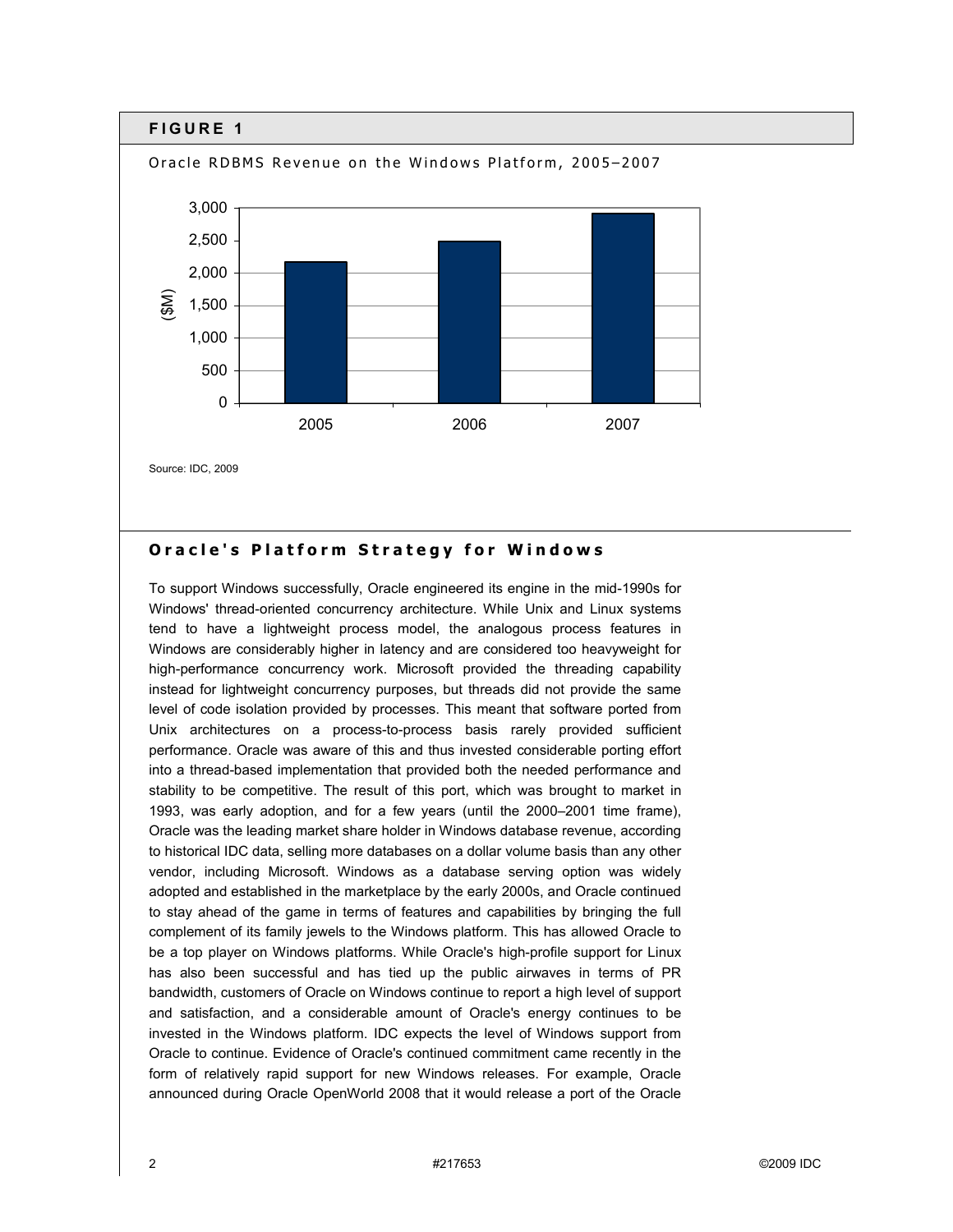Database 11g for Windows Server 2008 in the first quarter of 2009. Both the 32-bit and 64-bit (x64) versions of Windows Server 2008 are now supported by Oracle Database 10g R2 and 11g.

### **Oracle DBMS Integration Touch Points with Windows**

In addition to adaptation to the specific Windows thread architecture, over the years Oracle has worked to bring its key technologies to Windows. Many of these technologies, such as Oracle RAC and Fail Safe, have deep platform dependencies and thus have been the recipients of significant engineering investment. Noteworthy areas of integration are as follows:

- ! **Full support for the Windows core operating system.** In addition to supporting both 32-bit and 64-bit versions of Windows Server, Oracle Database includes performance optimization features such as support for large pages, NUMA (Non-Uniform Memory Access) support, VLM (Very Large Memory) support, and asynchronous I/O capability in addition to the thread-based architecture discussed earlier.
- ! **Integration with Microsoft Transaction Server (MTS).** Oracle Services for MTS allow Oracle databases to be used as resource managers in Microsoft Distributed Transaction Coordinator (MSDTC)-coordinated transactions and support Enterprise Transaction Services (or Microsoft Transaction Manager).
- ! **Integration with Microsoft Volume Shadow Copy Service (VSS).** Oracle VSS Writer is transparently integrated with Windows VSS. It supports automatic online point-in-time copy of Oracle Database using a VSS requestor, which can be used to offload backup and reporting to another server using transportable snapshots. For Oracle DBMS 11g, the new writer supports copies at the file level and at the volume level, allowing implementations of various scales to take advantage of the new capability.
- ! **Integration with Microsoft Cluster Service (MSCS).** Oracle Fail Safe works with MSCS and provides high availability for solutions deployed on Windows Clusters. For Oracle RAC, Oracle has developed the Cluster File System, which is an Oracle-written file system on Windows for shared disks to allow one software image to be used by all nodes in a cluster.
- ! **Windows security and Active Directory integration.** Oracle Database supports Windows security and Active Directory through single sign-on, integrated user provisioning, database registration, and name resolution. Oracle supports single sign-on capabilities for Windows-only environments with Windows Native Authentication adapter, which uses Kerberos and allows Active Directory users and groups to be mapped to database users and roles. Oracle also supports single sign-on with SSL and Kerberos authentications for heterogeneous environments. Oracle configuration tools can be used to register Oracle databases and Oracle Net service names in Active Directory. End users can then discover and use these names to connect to the service, thereby eliminating administrative overhead and the requirement for a client system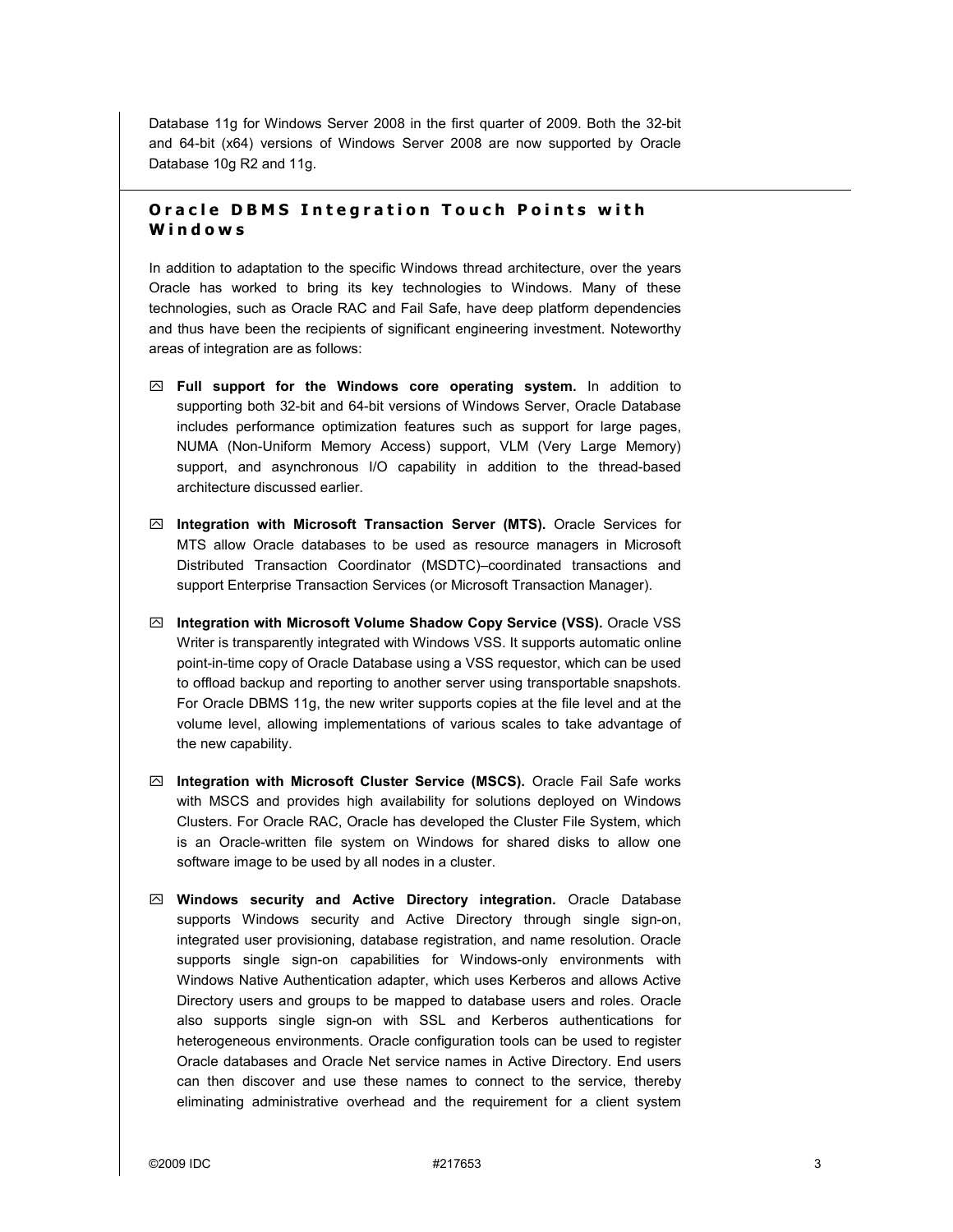configuration. Finally, Oracle also provides a comprehensive Identity Management solution that supports virtual directory and services for synchronization and provisioning with Active Directory and can work in a heterogeneous environment. Customers have the choice of storing directory information for many services in either Active Directory or Oracle Internet Directory (OID) – the corresponding Oracle offering. Customers in a Windowsonly environment who choose not to use OID or Oracle Identity Management  $(OIM)$   $-$  Oracle's end-to-end identity management offering  $-$  can integrate Active Directory directly with the Oracle database to provide single sign-on and Oracle Net naming management. A specific example of the new capabilities in 11g is the ability to disallow anonymous access to a directory's database service information, a new 11g Kerberos implementation that now makes use of more secure encryption algorithms such as 3DES and AES in place of DES. The level of integration with Active Directory and Windows security features presents Oracle-on-Windows users with a considerably higher level of manageable interoperability than ever before.

 $\boxtimes$  **Administration support.** Oracle Database administration is enhanced through integration with the Windows Event Log, Performance Monitor, and Service Manager. Additional administrative features in Oracle DBMS 11g include the Oracle Cluster Manager, which offers management for multiple clusters from a single console.

### **ORACLE'S DEVELOPER STRATEGY**

The collection of components that Oracle calls Oracle Data Access Components (ODAC) includes sophisticated IDE extensions, high-performance data access, and the ability to program .NET application logic on the back-end Oracle database. These tools provide a significant improvement in developer productivity and permit highperformance applications to be written with .NET that rival any application written in any other language in complexity.

### **Historical Commitment to the Visual Studio Developer**

To specifically address the developer angle, Oracle engaged with the Visual Studio team early in the .NET days. Specifically, Oracle joined the Visual Studio Industry Partner (VSIP) program, which permits partners to gain deep insight into how to integrate extensions into the Visual Studio IDE. Engagement in the VSIP program has allowed Oracle to work collaboratively with Microsoft to build, test, and refine a set of tools that is increasingly proving essential for the .NET-on-Oracle developer. The effort has resulted in the development of the ODAC set of tools. The following sections highlight the four most important tools in the ODAC toolset.

#### **Oracle Developer Tools for Visual Studio**

Oracle's most comprehensive offering for the .NET developer is the Visual Studio plug-in known as Oracle Developer Tools for Visual Studio, or ODT for short. The first release of this product dates back to the mid-2005 time frame when Oracle first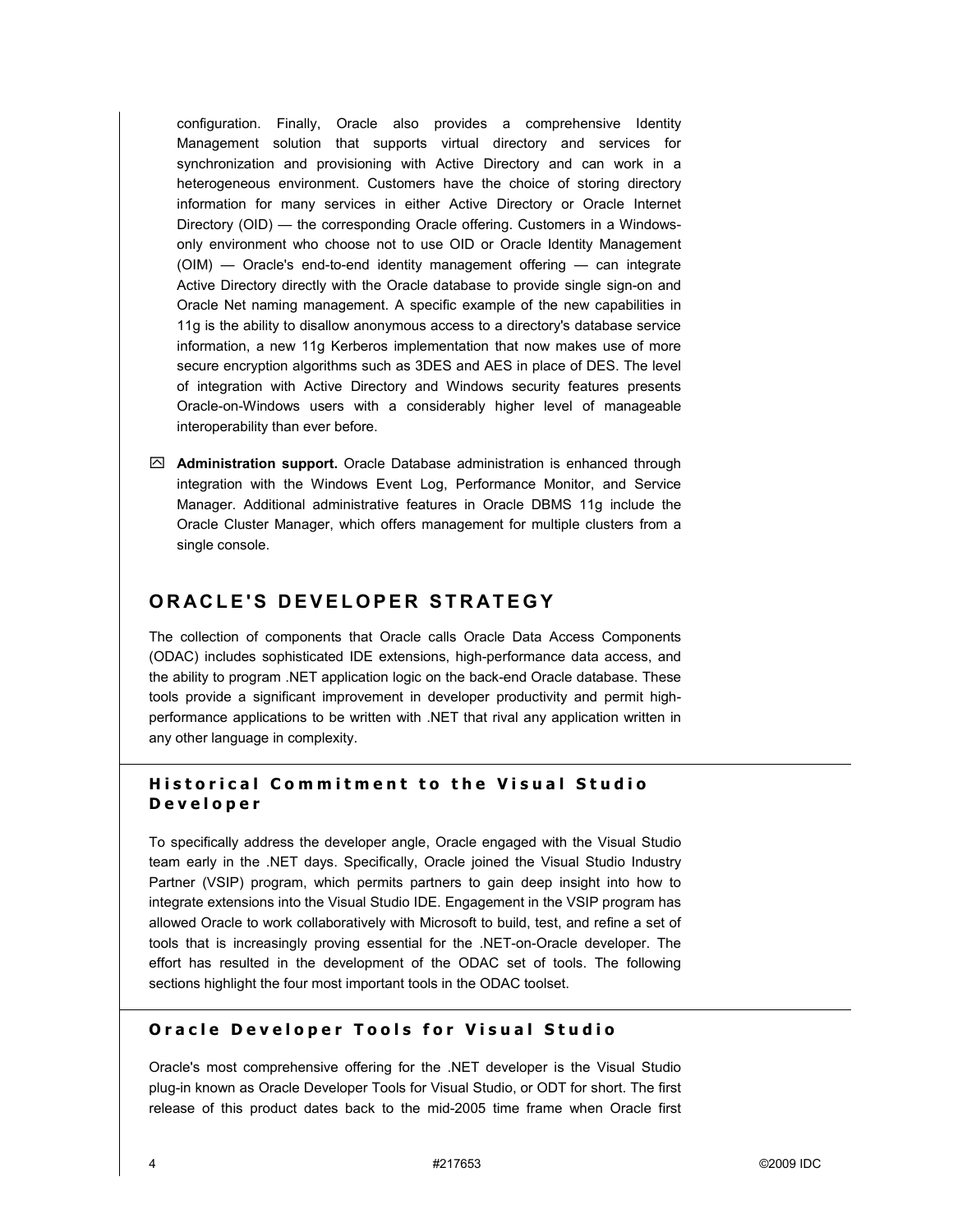introduced this capability. The early release introduced an Explorer window that displays the Oracle database schema via a tree control and a number of other features, including a set of Designers and Wizards and a Data Window interface for editing Oracle data. ODT was an important strategic and marketing response to a generally improving Microsoft SQL Server database, which is often positioned by Microsoft as attractive to developers and integrated with Visual Studio. However, more than a marketing device, ODT was well-received by the significant number of developers and development shops that built custom applications against an Oracle database back end running on any operating system platform. ODT brought the state of Visual Studio development against Oracle Database many steps forward, and the improvements in the 11g release are expected to generate interest and adoption from an even larger community of developers.

Architecturally, ODT is an add-in to Visual Studio and comprises multiple tools, each serving a specific function that addresses a specific area of developer productivity. The following list highlights the capabilities of the latest 11g generation of the tools:

- ! Support for Visual Studio 2008, Visual Studio 2005, and Visual Studio .NET 2003
- $\boxtimes$  Integration with Visual Studio through Microsoft Server Explorer, which is a tree control that is built into Visual Studio and is used for browsing system resources. Developers can now use it to browse Oracle schemas, and this explorer includes context menu items for launching appropriate Oracle Designers and Wizards to create and alter schema objects. Microsoft's Query Designer, which makes it easy to visually design queries, can now be used to design queries against Oracle database. Visual Studio's ASP.NET Web application development environment is also fully integrated to make rapid generation of Web applications based on Oracle easy and fast.
- $\boxtimes$  Designers and Wizards are provided to make various tasks simpler and faster (e.g., the Table Designer, which creates database tables).
- $\boxtimes$  Oracle Data Window allows easy table viewing and navigation to specific rows as well as the ability to update and modify the data.
- $\boxtimes$  Automatic Code Generation permits "crud"-style (create/retrieve/update/delete) code to be generated automatically when schema objects are dropped on Visual Studio forms. This code generation is provided for developing client/server applications as well as ASP.NET Web applications and Microsoft Office applications.
- $\boxtimes$  PL/SQL Editor permits the editing of PL/SQL stored procedures, functions, packages, and triggers. Auto-syntax completion is provided with popups, and collapsible code regions are supported. Additionally, integration with the Visual Studio task list to handle generated compile errors leads to productive debugging.
- $\boxtimes$  PL/SQL Debugger brings debugging of PL/SQL code to a level of parity with C# code, allowing the stepping back and forth from .NET to PL/SQL code.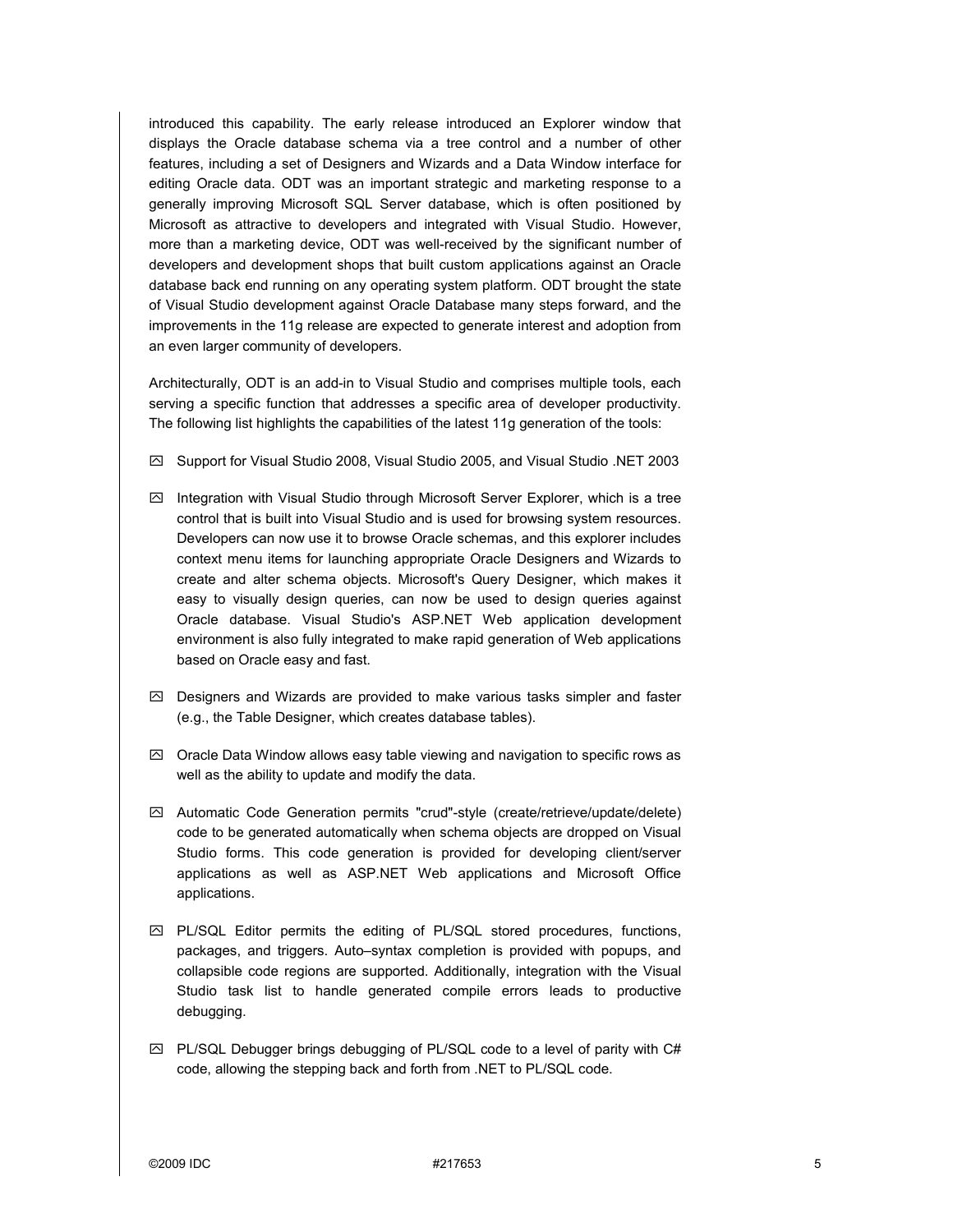- $\boxtimes$  Oracle Database Project with Source Control Integration makes it possible to generate SQL scripts for Oracle schema objects that a .NET application uses, manage them in an Oracle Database Project, and check them into source control.
- $\boxtimes$  An Oracle SQL Script editor is integrated into Visual Studio that honors Oracle SQL syntax. The scripts can be executed with an underlying SQL\*Plus execution engine (which ensures that the scripts execute in the same way they would with other Oracle scripting tools).
- $\boxtimes$  Integrated Help System now permits the developer to navigate the SQL, PL/SQL documentation along with the Error Reference Manuals on par with the navigation of Visual Studio .NET help and documentation.
- $\boxtimes$  Oracle Database UDTs are supported throughout Visual Studio, providing the ability to create UDTs in Oracle with multiple new designers. A powerful UDT Custom Class code generation wizard makes using UDTs from .NET code easy and fast. An application can be rapidly created that utilizes UDTs with almost no coding required.
- $\boxtimes$  A Grant/Revoke Privileges Wizard gives developers the ability to assign database privileges to schema objects and other users.
- $\boxtimes$  .NET Deployment Wizard allows .NET code to be developed and run in the same manner as stored procedures "inside" the Oracle database (this capability is covered later in this white paper).
- $\boxtimes$  Import Table Wizard makes it easy to move tables and their data from external data sources such as Microsoft SQL Server, Microsoft Access, and Microsoft Excel spreadsheets into Oracle Database.
- $\boxtimes$  SQL Query Window provides a more integrated alternative to the SQL\*Plus interface for writing ad hoc SQL and submitting it to the database.
- $\boxdot$  Stored Procedure Testing allows the testing of these components with the manual provision of parameters and the handling of complex result types.

Finally, it should be noted that 11g version of the tool can be used against older versions of the Oracle database running on any supported Oracle platform. Overall, Oracle Developer Tools, especially with the new 11g release, provide productivity improvements that truly enhance the experience of the .NET developer community that works with Oracle databases.

### **Oracle Data Provider for .NET**

The improvements in the development tools discussed earlier are enabled and made more useful with the data access components provided, and now considerably enhanced for 11g, by Oracle. Known as Oracle Data Provider for .NET (ODP.NET), this feature-rich middleware component makes it possible to develop and deploy applications against back-end Oracle databases in a reliable, secure, and highperformance manner. More specifically, ODP.NET allows the key differentiating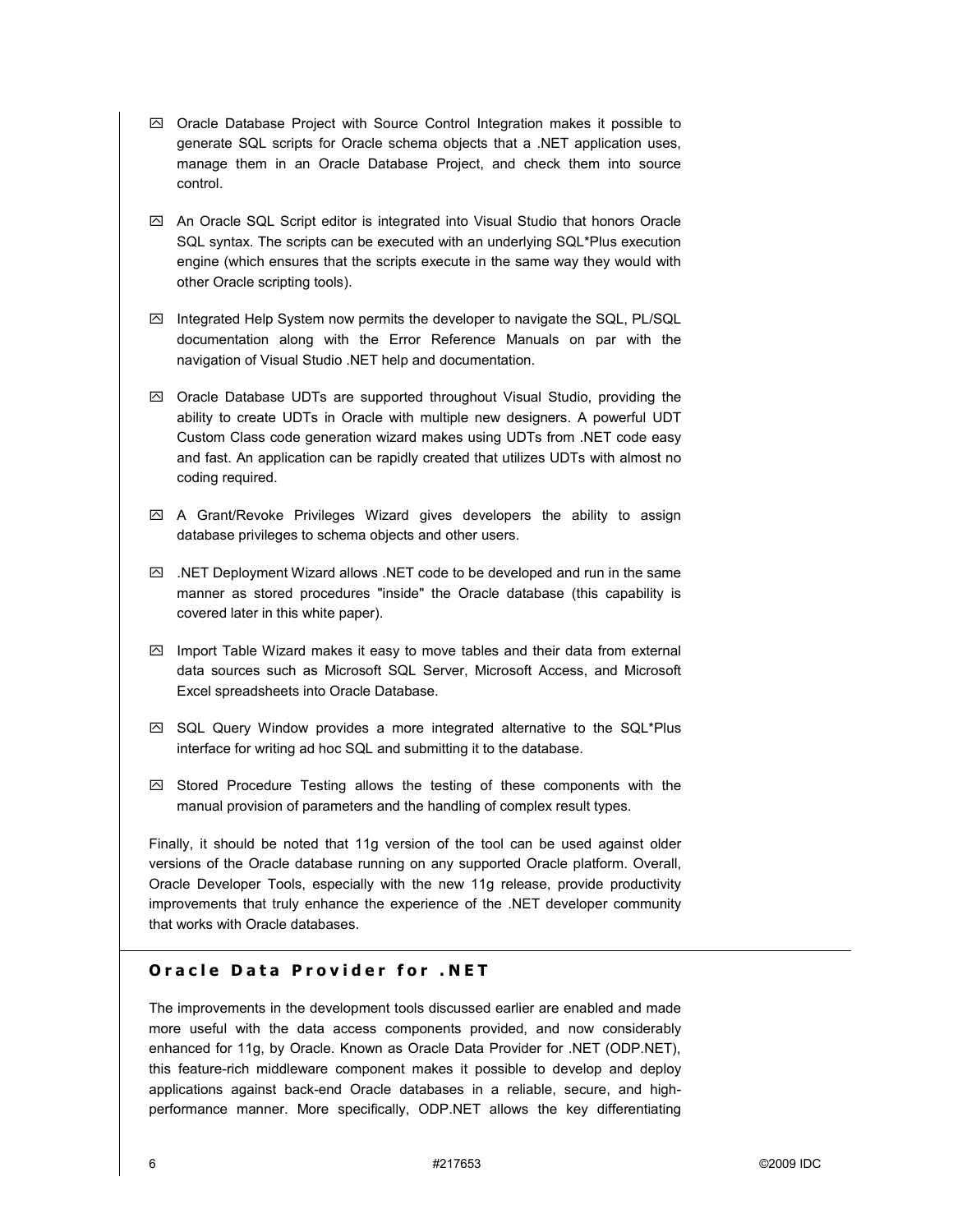features of the Oracle database to be surfaced (e.g., RAC, Active Data Guard, VPD, UDTs) and utilized for maximum use of hardware resources, high performance and throughput, and high availability. The new release of the driver features a list of additive improvements that build on a legacy of nine releases since the provider was first released in its current form with the Oracle 9i R2 database, including support for the latest additions of .NET, namely .NET 3.0 and 3.5. The following are some of the most important capabilities of ODP.NET as of the 11g release:

- ! **ODP.NET load balancing.** ODP.NET is fully integrated with the runtime load balancing feature of Real Application Clusters. When an application requests a connection from the pool, ODP.NET automatically dispenses the connection to the least loaded database node so that work is evenly distributed. It provides real-time balance of database workloads across machines based on current server machine activity, preventing any one machine from becoming overburdened compared with other cluster machines.
- ! **Connection pooling improvements.** The connection pooling engine is highly configurable with parameters that permit the tailoring of the connection pool to the size of the user population and application requirement. New performance counters allow better monitoring of the connection pool behavior. Additionally, Windows users can now authenticate with connection pooling.
- ! **ODP.NET Fast Connection Failover (FCF).** This feature enables fast detection of failed instances and automatic removal of ODP.NET connections to a downed RAC member or Data Guard instance from the connection pool to ensure high availability for .NET applications.
- ! **Support of SecureFiles for unstructured data management.** SecureFiles provides file system-like performance, deduplication, compression, and encryption for reducing storage space and improving security and performance. Large Objects, or LOBs, which are used to store images, videos, and other binary data, can be troublesome for client/server applications because fetching them is time-consuming and can lead to performance issues. The 11g release of ODP.NET implements round-trip optimizations that benefit all applications using LOBs. This is in addition to the sophisticated support provided by prior releases of ODP.NET for LOB fetching, allowing LOBs to be accessed at random points within the object and supporting a high degree of developer configuration and control of LOBs that are fetched.
- ! **Caching.** The caching capabilities built into ODP.NET are probably one of the most important improvements in the provider for the .NET database developer. Caching features including statement caching, metadata caching, and client result cache. Statement caching eliminates the need to reparse statements, thereby saving valuable time for statements that are executed often. Without requiring changes to .NET code, the client result cache operates automatically and utilizes a database notification feature to remain consistent. Finally, ODP.NET provides control over data fetch sizes by correlating them to the fetched data row sizes, dynamically allowing the developer to tune data retrieval performance.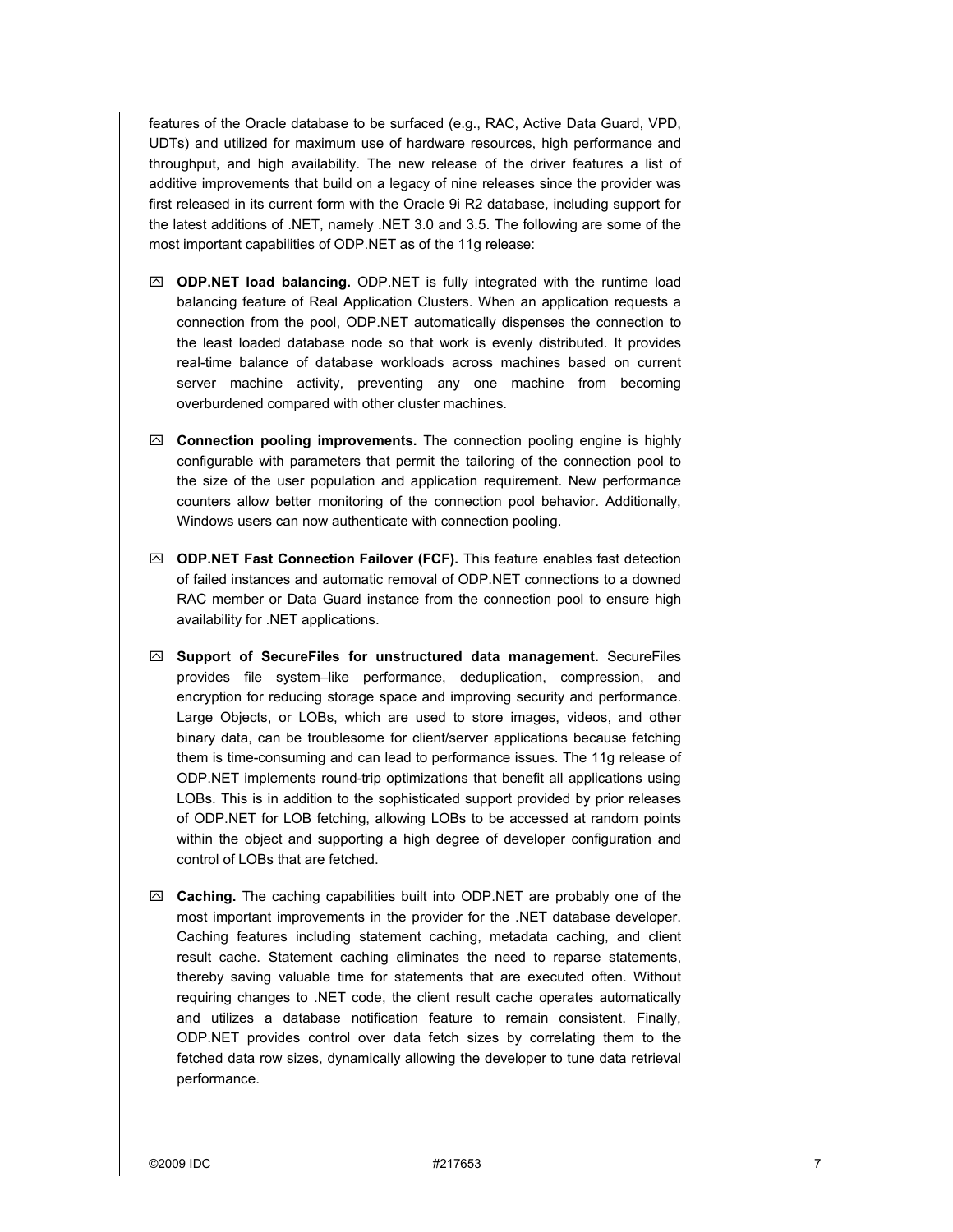- ! **Support for PL/SQL stored procedures and result sets.** ODP.NET provides full support of PL/SQL data types, which can be mapped to .NET data types on the client side. It supports REF Cursor to defer data fetching and retrieving to only when data is needed. It also supports associative arrays to pass large amounts of .NET data of the same data type. ODP.NET enables batching with anonymous PL/SQL to execute multiple commands in a single round trip to the database.
- ! **Leveraging Oracle security features.** ODP.NET client identifier allows application context tracking and can be used in conjunction with VPD and Label Security. ODP.NET proxy authentication allows multiple unique users to share the same connection pool user and improve performance and scalability.
- ! **User-Defined Types.** ODP.NET allows the developer to map Oracle objects, collections, and REFs to .NET custom types. ODP.NET has provided full support for the gamut of native Oracle data types from within .NET, such as REF Cursors. In many cases, these types of advantages over the .NET types (e.g., 38-digit decimals instead of 28-digit decimals in .NET) make it possible to implement applications that take full advantage of the Oracle database.

### **Oracle Providers for ASP.NET**

Oracle Providers for ASP.NET is a collection of ASP.NET 2.0 providers that follow the ASP.NET 2.0 provider model and use the Oracle database as the data source. Microsoft ASP.NET 2.0 includes a number of services and providers that store application state in databases and other storage media. Oracle Providers for ASP.NET ensure that .NET developers, already familiar with ASP.NET providers, can easily learn and use these providers. Also, existing ASP.NET applications, using ASP.NET providers, can easily leverage Oracle Database by choosing Oracle Providers at deployment time.

Several new providers have been added in the 11g release that generally permit the storing and retrieval of the objects they manage in the Oracle database. The new providers are as follows:

- ! **Membership Provider** manages registered user information, providing the capability to verify log-in credentials and change passwords, among other tasks, as well as create/delete functionality.
- ! **Role Provider** manages Web site user role information.
- ! **Site Map Provider** manages site map information by allowing the building of an upside-down tree of site map objects as well as providing methods for retrieving nodes from the site map stored in the Oracle database.
- ! **Session State Provider** manages session state information through the ASP.NET session state service.
- ! **Profile Provider** manages user profile information.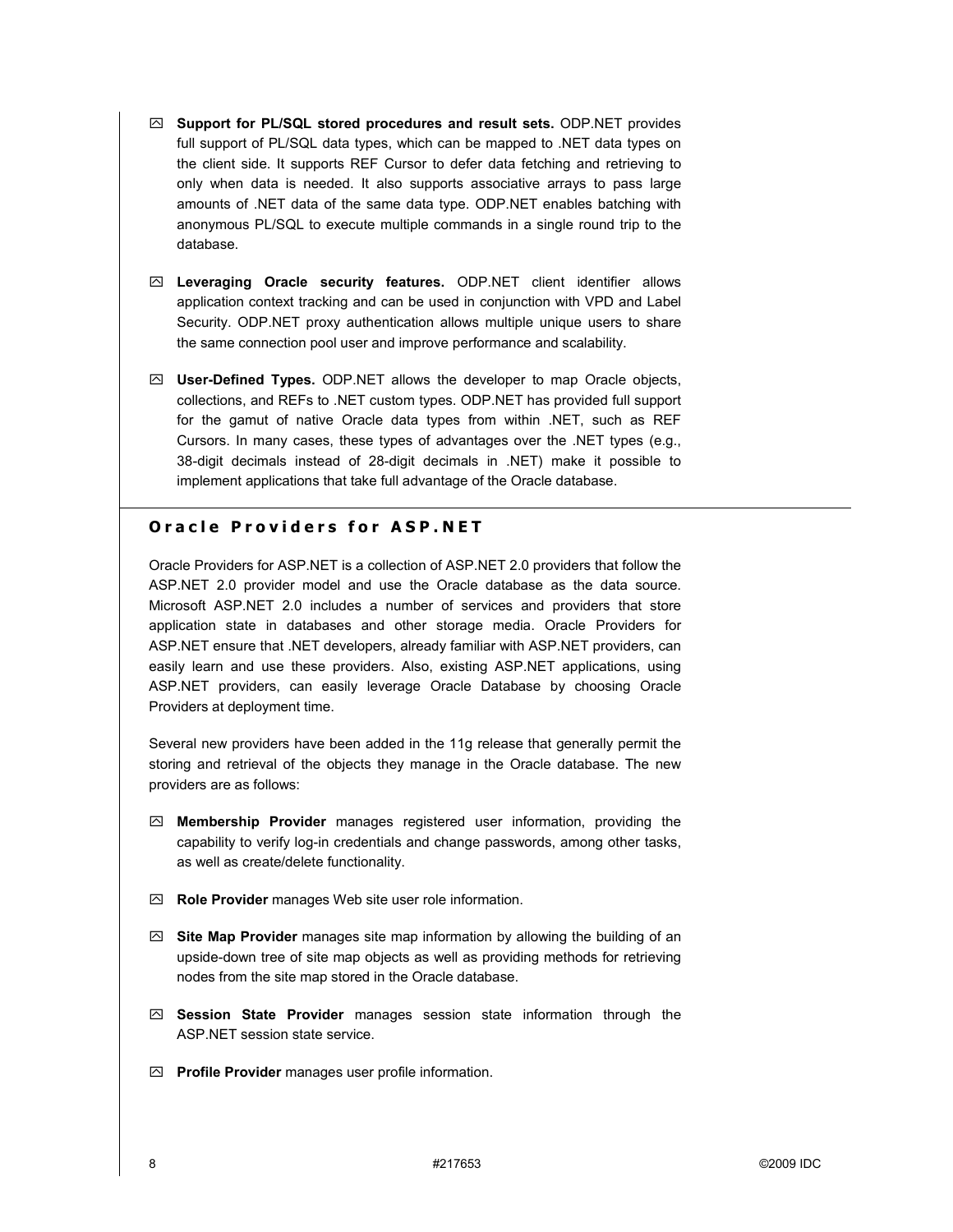- ! **Web Event Provider** manages ASP.NET health monitoring event information and provides efficient buffering and flushing capabilities.
- ! **Web Parts Personalization Provider** manages personalization data.
- ! **Cache Dependency Provider** automatically invalidates ASP.NET cached data based on changes made to Oracle database data.

#### **Oracle Database Extensions for .NET**

An interesting capability first introduced in Oracle Database 10g is the ability to run .NET code as Oracle stored procedures. It is common knowledge that much enterprise application code continues to be developed and maintained in database stored procedures. Stored procedures provide a declarative (SQL) and thus highly compact and productive approach to development with the added benefit of a much lower impedance mismatch factor between database objects and types and application code objects and types. Thus, much of the business logic of many important applications was developed, mostly during the era of preapplication server client/server architectures when the network inefficiencies of putting code on the client were prohibitive. The emergence of standardized SQL in the late 1980s and early 1990s provided an easy and productive alternative, but writing application code in SQL is a skill that seems to be increasingly lost to the more procedurally oriented world of application developers. What's more, the set of tools and capabilities (e.g., version, configuration, and project management) were largely absent for this type of code, at least in anything resembling an integrated manner. Thus, to retain the benefits of code that is tightly coupled to the database and provide languages more familiar to the typical application developer, a desire emerged to support stored procedures in multiple languages. Oracle was early to the game in the mid-1990s with Java stored procedures, and then with SQL Server 2005, Microsoft began to integrate the .NET Common Language Runtime (CLR) with the SQL Server stored procedure engine. Not to be outdone, Oracle invested in similar engineering skills to additionally support CLR stored procedures in the Oracle database. Today this capability is available in the form of Oracle Database Extensions for .NET. While the jury is out on whether such capabilities, for any database, will become mainstream approaches to application development, there are applications that are simultaneously database and algorithmically intensive in an intertwined fashion that can benefit greatly from them. Thus Oracle has continued to maintain this capability and further supports it with the deployment mechanism in the Oracle Developer Tools profiled earlier.

The Oracle Database Extensions for .NET provide great flexibility. With the exception of an optional "context connection," which allows a stored procedure (or function) to use the same connection as the caller, the stored procedure code is indistinguishable from client code and can also be written such that it can run on either without change. This ability allows for enhanced code reuse and deferred decision making on the exact tier a code is run in, enhancing performance fine-tuning flexibility.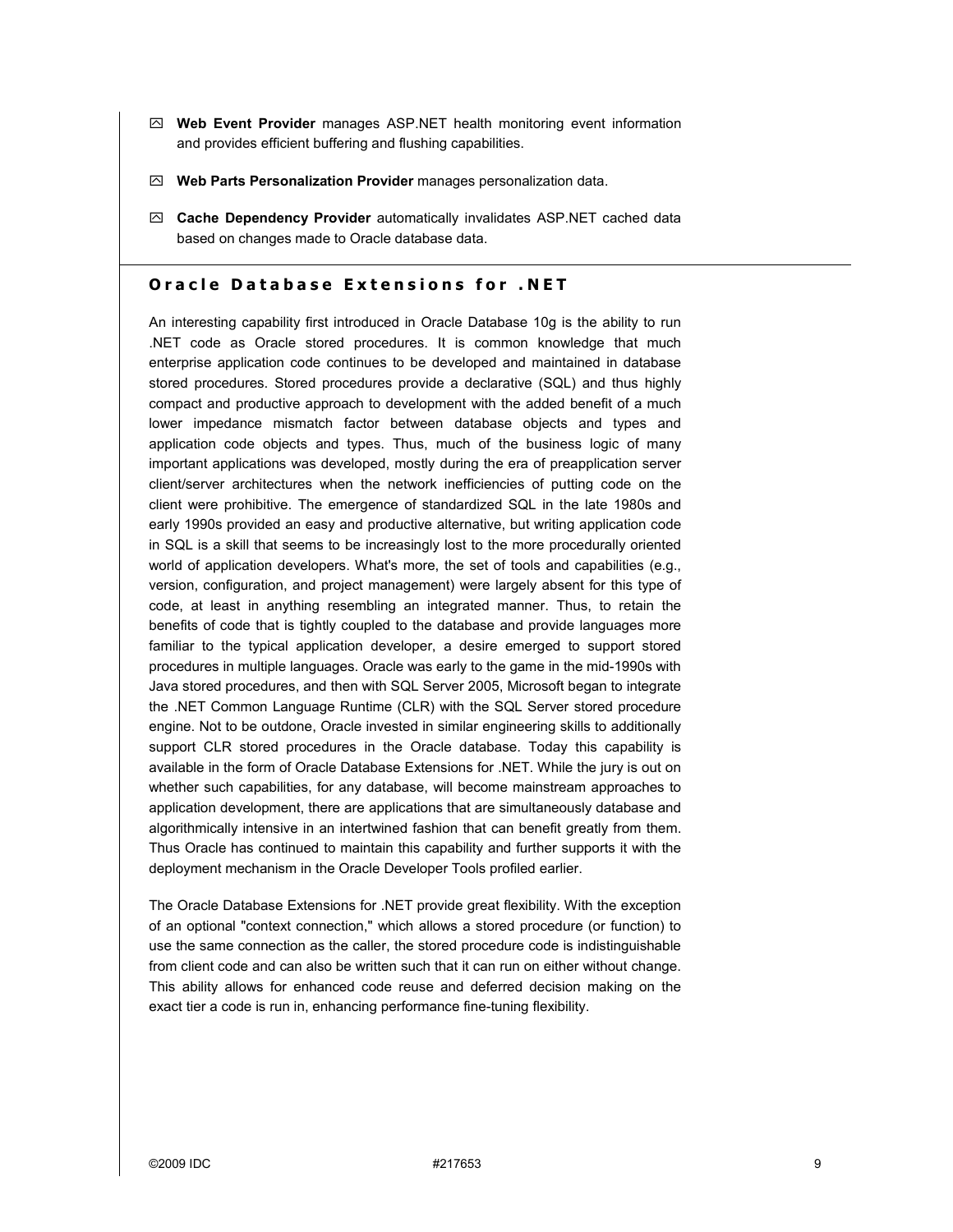# **CHALLENGES/OPPORTUNITIES**

The capabilities highlighted in this white paper have demonstrated the levelheadedness of business decision making behind the two software giants as they have collaborated to support their joint users. Nevertheless, we ponder in this section some specific challenges and opportunities facing this joint scenario:

- $\boxtimes$  Can Oracle and Microsoft turn up the marketing on these capabilities, highlighting the mutual benefit to their joint customers? IDC has found that more awareness is needed in this area and that customers overall perceive the two environments are not so interoperable. The reality is this has begun to change, but both companies need to drive home the message. Better interoperability is a win-win situation that is likely to benefit both companies.
- $\boxtimes$  While the level of support provided so far for .NET developers on Oracle databases is significant, the .NET and Visual Studio world continues to evolve. In particular, many enterprise shops with existing .NET development practices have begun to adopt Visual Studio Team System (VSTS) as they evolve toward a lifecycle approach to the application development process. As Microsoft makes Visual Studio Team System 2010 extensible to enable support of other databases, it is an opportunity for Oracle to provide deeper integration with VSTS as this user base grows to gain the same productivity gains for testers, architects, and team managers that standard application and database developers have attained with the current iteration of ODT.
- $\boxtimes$  Another opportunity available to Oracle is to take advantage of its unique position as a broad provider of database and applications technology to bridge the worlds of Java and .NET. There are many independently evolving technologies in the Java and .NET worlds that can benefit from standardized layers that provide cross-targeting. An example is the world of object-relational mapping where there are many standards, including Oracle's TopLink. In the .NET world, the Microsoft Entity Framework is likely to take the payload for object-relational functionality. With Oracle's leadership in data management, IDC expects that an opportunity exists to provide integration across these two worlds.

# **CONCLUSION**

While Oracle and Microsoft are fierce competitors in many areas, both have realized that they have a significant customer base in common and that it is in their collective interest to support the interoperability needs of those customers. The reality is that Oracle offers compelling database technology and Microsoft offers compelling operating system and development tools technology. Additionally, the Oracle-on-Windows and .NET-on-Oracle scenarios are both prevalent in their respective user bases. Therefore, both have found it important to collaborate in these areas, often without hype or fanfare. The collaboration has intensified as Oracle has sought to establish itself as a top 2 application software player through an acquisition strategy that has produced an even more complex and variegated installed base and as Microsoft has found it necessary to reach customers unwilling to run an entirely homogeneous Microsoft stack. The collaboration between Oracle and Microsoft, at least from a platform and tools perspective, has been one that has put users first and has kept them above the fray.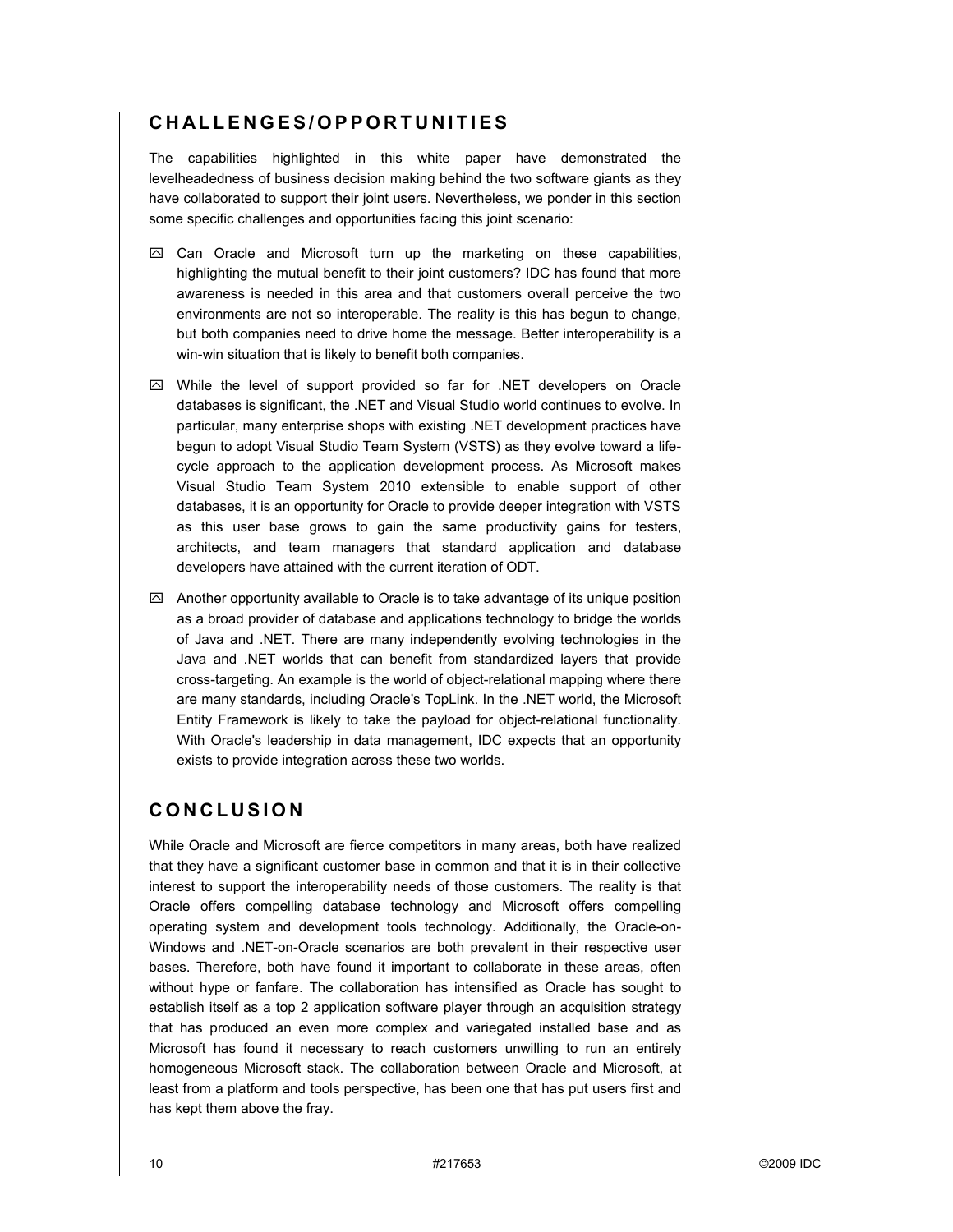# **CASE STUDY**

In the process of researching this paper and as part of our day-to-day research activities, IDC conducts in-depth discussions with IT organizations. We have found a significant user base for both the Oracle-on-Windows and the .NET-on-Oracle scenarios. The various interoperability components and the many touch points of Oracle and Microsoft technologies appear to be well-exercised in the general user community of both companies. As we indicated earlier in the IDC platform revenue breakdown for the Oracle database, the number of deployments of Oracle on the Windows platform may well exceed those of any other platform running the Oracle database. For this reason, we chose to profile the newer .NET capabilities with the following case study.

#### **Lipper, a Thomson Reuters Company**

Lipper, a Thomson Reuters company, provides independent insight on collective investments, including mutual funds, retirement funds, hedge funds, and fees and expenses to the asset management and media communities, covering over 193,000 funds globally. Lipper delivers premium data, fund ratings, analytics, and commentary through specialized products. Additional information on Lipper is available at **www.lipperweb.com**. A core offering of Lipper is its new premium desktop, Lipper for Investment Management (LIM), which provides Lipper's clients a rich environment for exploring fund intelligence and analytics. LIM places heavy demands on user interactivity, as it was developed as a rich-client application using the .NET Framework. At the same time, the base of fund information utilized by LIM makes heavy demands of the database management system hosting it; thus, Lipper has long since selected the Oracle database platform as LIM's back end. This combination is quite common in the industry, allowing Lipper to leverage the best development and database skills available from the broadest talent pools available for these skills, namely .NET developers and Oracle DBAs.

Today Lipper is running on the Oracle 10g system and leverages Oracle database for supporting current and historical analytics. The Lipper premium desktop application, thus, for all its user interface richness, is primarily a platform or shell for receiving and displaying the time-series data stored in the database. The application is architected around a layer of Web services that reach out to the Oracle database APIs to provide a rich set of capabilities that include screening operations, data segmentation, and flexible analytics.

#### **A Case for ODP.NET**

Because of this strong dependency on data in the architecture of the application, much rests on the data access technology embedded in the application. The availability of Oracle Data Provider for .NET resolved an important issue of how to achieve high-performance interoperability between the .NET and Oracle worlds in a well-supported manner that harnesses the features and capabilities of both worlds.

"ODP.NET enjoys specific differentiation from other providers in its ability to allow flexible fetch sizing and batch sizing by configuring the default fetch size," says Bill Evjen, Global Head of Platform Architecture at Lipper. In fact, the application enjoys